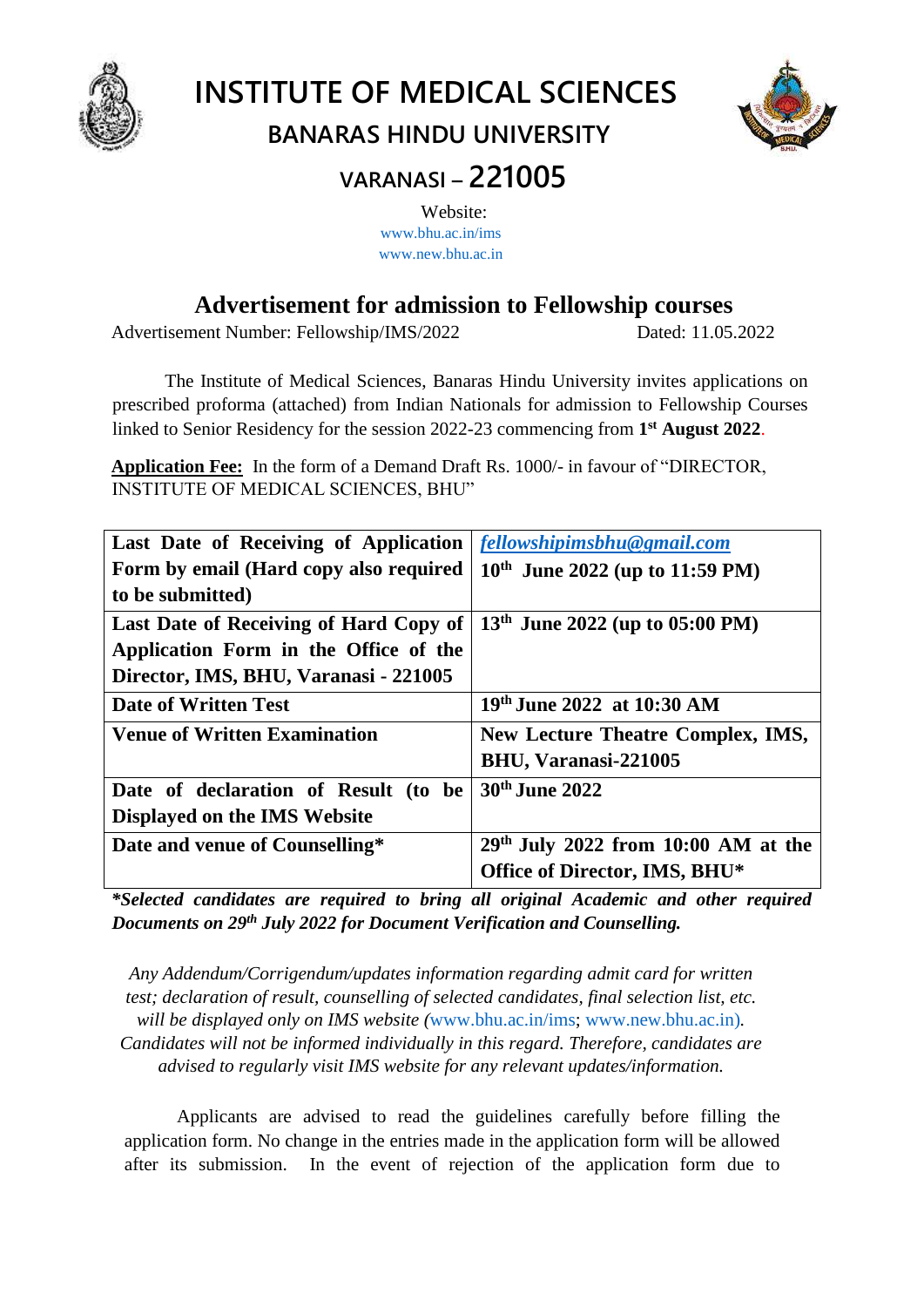INCORRECT/ FALSE entries filled by the candidate, no correspondence/ request for reconsideration will be entertained.

| Sr.              |                                             |                                         |                | No of Seat       | Eligibility                                                                                                         |
|------------------|---------------------------------------------|-----------------------------------------|----------------|------------------|---------------------------------------------------------------------------------------------------------------------|
| No.              | Name of the Fellowship<br><b>Department</b> |                                         | <b>Regular</b> | <b>Sponsored</b> | Qualification                                                                                                       |
|                  |                                             | Cardiac Anesthesia                      | $\overline{2}$ | $\mathbf{1}$     |                                                                                                                     |
|                  |                                             | <b>Critical Care Medicine</b>           | 8              | $\mathbf{1}$     |                                                                                                                     |
|                  |                                             | Neuro Anesthesia                        | $\overline{2}$ | $\mathbf{1}$     | $MD / DNB$ in                                                                                                       |
| 1                | Anaesthesiology                             | Pain Management                         | $\overline{2}$ | $\mathbf{1}$     | Anesthesiology                                                                                                      |
|                  |                                             | Pediatric & Neonatal<br>Anesthesia      | $\overline{2}$ | $\mathbf{1}$     |                                                                                                                     |
|                  |                                             | Trauma Anesthesia                       | 6              | $\overline{0}$   |                                                                                                                     |
| $\overline{2}$   | Cardiothoracic &<br><b>Vascular Surgery</b> | Thoracic Surgery                        | 5              | $\boldsymbol{0}$ | MS/DNB in<br>General Surgery                                                                                        |
|                  |                                             | <b>Trauma Surgery</b>                   | $\overline{2}$ | $\overline{0}$   |                                                                                                                     |
|                  |                                             | <b>Endocrine Surgery</b>                | $\overline{2}$ | $\overline{0}$   | MS/DNB in                                                                                                           |
| 3                | <b>General Surgery</b>                      | <b>Surgical Gastroenterology</b>        | 2              | $\overline{0}$   | <b>General Surgery</b>                                                                                              |
|                  |                                             | Minimal Access Surgery                  | $\overline{2}$ | $\boldsymbol{0}$ |                                                                                                                     |
| $\overline{4}$   | Geriatric Medicine                          | Geriatric<br>Rheumatology               | 1              | $\boldsymbol{0}$ | $MD / DNB$ in<br>Geriatric<br>Medicine/<br>General<br>Medicine                                                      |
|                  |                                             | Neonatology                             | $\overline{4}$ | $\boldsymbol{0}$ |                                                                                                                     |
| 5                | Paediatrics                                 | Pediatric<br>Hematology & Oncology      | $\overline{2}$ | $\overline{0}$   | MD / DNB in<br>Pediatrics                                                                                           |
|                  |                                             | Pediatric Nephrology                    | $\mathfrak{2}$ | $\boldsymbol{0}$ |                                                                                                                     |
|                  |                                             | Pediatric Neurology                     | $\overline{2}$ | $\boldsymbol{0}$ |                                                                                                                     |
| 6                | Radio diagnosis &<br>Imaging                | Magnetic Resonance<br>Imaging           | $\overline{2}$ | $\overline{2}$   | $MD / DNB$ in<br>Radio diagnosis                                                                                    |
| $\boldsymbol{7}$ | <b>Surgical Oncology</b>                    | GI oncology (including<br>hepatobilary) | 1              | $\boldsymbol{0}$ | M.Ch/DNB<br>(Surgical<br>Oncology/GI<br>Surgery/Minimal<br>Access Surgery)<br><b>OR</b><br>MS/DNB (Gen.<br>Surgery) |
|                  |                                             |                                         | 49             | $\tau$           |                                                                                                                     |

#### **1. Seat - Details of Fellowship Courses linked to Senior Residency:**

Note : (i) For courses from Sr. No. 1 to 6: The duration of fellowship is One year. (ii) For course at Sr. No. 7: The duration of fellowship is One year for the candidates who have M.Ch /DNB (Surgical Oncology/GI Surgery/Minimal Access Surgery) and two years for the candidates with MS/DNB Degree in General Surgery.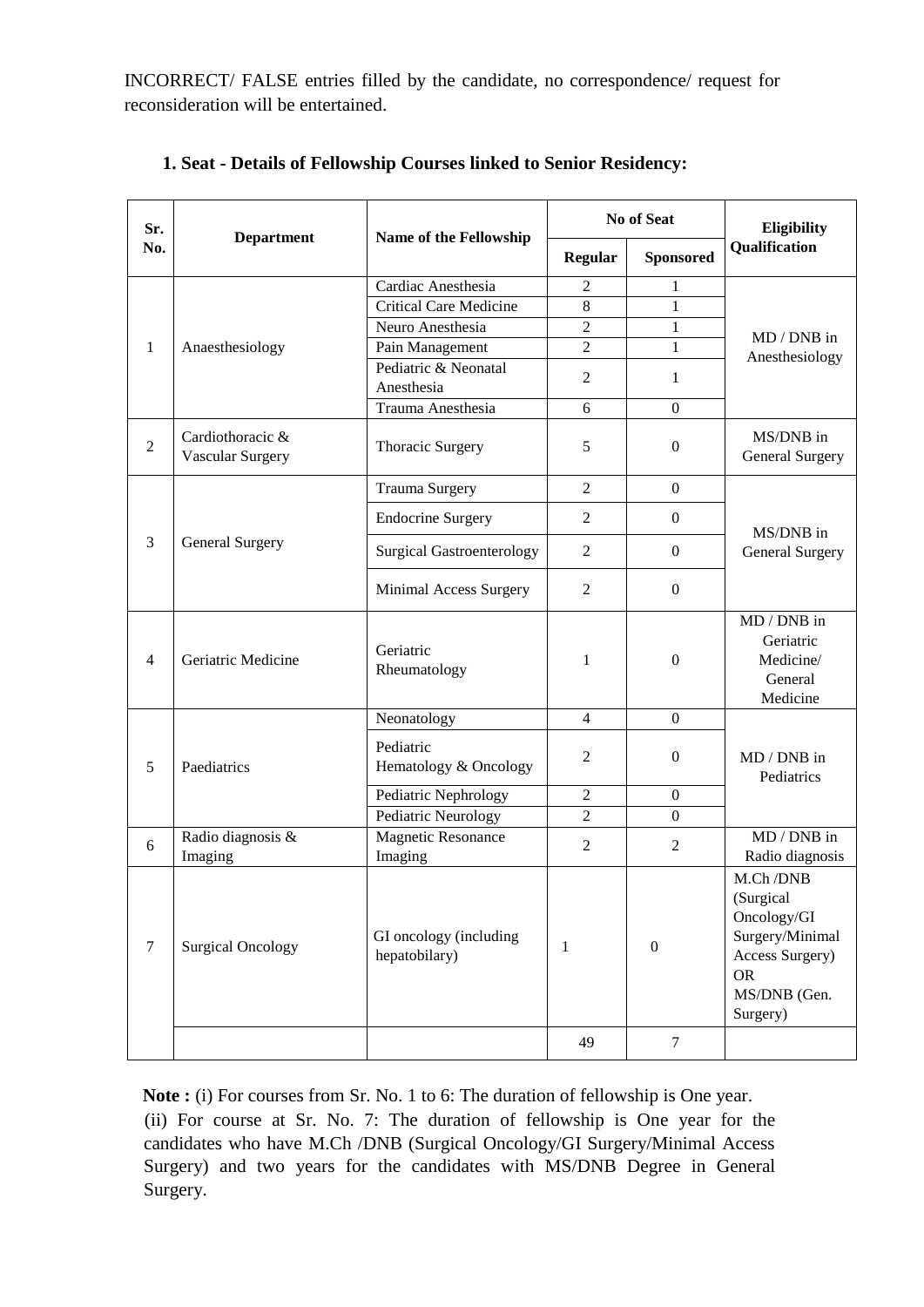- 3. **PAY SCALE:** Level-11 in Pay Matrix of Rs.67700-208700 with a minimum of Rs. 67700/- plus other allowances as per University Rule.
- 4. **AGE LIMIT: Maximum age limit 45 years as on 01 st June, 2022**.
- 5. **DATE OF BIRTH** as recorded in the Matriculation/Secondary Board Examination Certificate only will be accepted for determining the age.

#### **6. Essential Educational Qualification(S):**

- (i) A Medical qualification included in the first or second schedule **OR** Part II of the third schedule to the Indian Medical Council Act, 1956 [person possessing qualifications included in the Part-II of the third schedule should also fulfill the conditions specified in Section 13 (3) of the Act].
- (ii) Must be registered with the Central/Union Territory/State in NMC/MCI.
- (iii) (a) A Postgraduate degree [MD/MS/DNB (in the concerned Subject) for courses from S. No. 1 to 6 from a NMC/ MCI recognized College or Institute.

 (b) MCh/DNB (Surgical Oncology/GI Surgery/Minimal Access Surgery] OR MS/DNB in general Surgery for course at S. No. 7 from a NMC/ MCI recognized College / Institute.

#### **7. General Information Regarding the Written Examination, Counselling and Admission**

- (i)All the eligible candidates, both Regular and Sponsored, will have to appear in a written test to be conducted separately for each Department/ Specialty. It will be of 60 minutes duration and comprise 50 multiple choice questions of single correct response type. The candidates (Regular and sponsored both) will have to score at least 50% in the Written Examination to qualify for the counselling.
- (ii) The merit list will be declared and displayed on the Institute website *(*[www.bhu.ac.in/ims;](http://www.bhu.ac.in/ims) [www.new.bhu.ac.in\)](http://www.new.bhu.ac.in/)*.* Separate Merit lists for each course will be prepared for the regular & sponsored candidates. The candidates will be called for counseling according to the merit list, and will be allotted the sub-speciality/discipline based on their merit-cumchoice. A specialty wise waiting list will also be prepared which shall be valid for one month from the date of commencement of Session.
- (iii) The candidates will be selected for admission strictly based on final merit – cum - choice. In case of equal marks obtained by two or more candidates in the final merit list, the inter-se-ranking of the candidates shall be determined in the following order:
	- a) In case of candidates having equal marks in the written test, the merit shall be decided on the basis of postgraduate (MD/MS/DNB)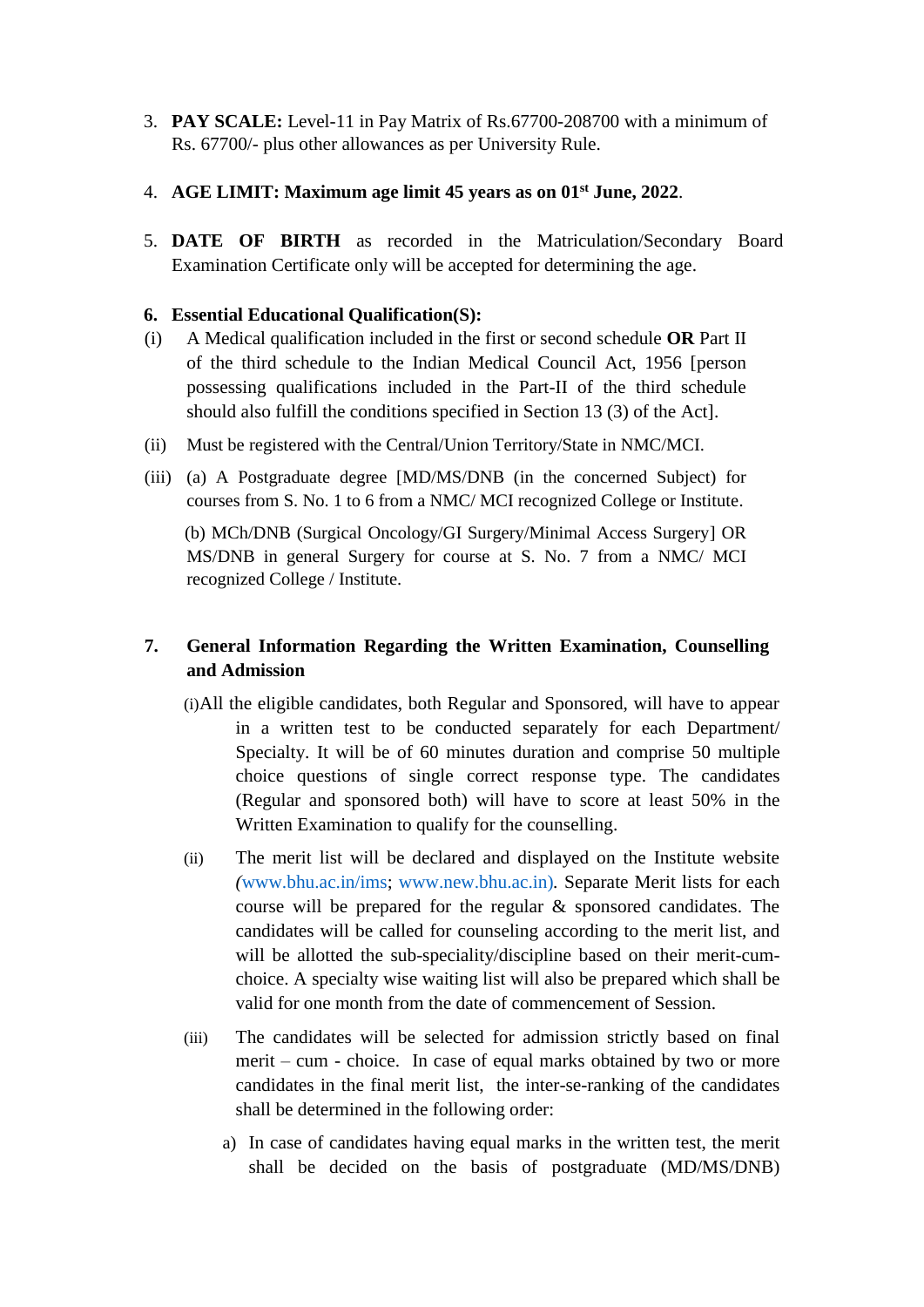Examination aggregate marks. Candidates having higher marks in PG examination will be considered higher in merit.

- b) In case of candidates having equal marks in the merit list and equal marks in MD/MS/DNB Examination, then the merit shall be decided on the basis of marks obtained by the candidates in Final MBBS Examination. Candidates having higher marks in final MBBS examination will be considered higher in merit.
- c) If the percentage marks in the final MBBS Written Examination too happen to be the same for two or more candidates, the date of birth would be the basis for determining the merit i.e. the candidate senior in age would rank higher in merit.
- (iv) No scrutiny/re-evaluation of the answer sheet of the written test shall be allowed on any ground.
- (v) The admission and continuance of fellowship of the candidate shall be subject to the BHU Act, Statutes, Ordinance, Rules and Regulations and orders as may be applicable from time to time.
- (vi) Fellowship Course Fee of Rs. 5000/- in the name of Director, Institute of Medical Sciences, BHU is to be deposited at the time of admission
- (vii) Admission for candidates sponsored by Central/State government organizations, universities or defence services is subject to following conditions.
	- a) Sponsored candidate will not be given any relaxation in method of admission, duration of course, practical training, pattern of Written Examination and payment of prescribed fee, etc., except relaxation in age as per GOI Norms.
	- b) IMS, BHU will not **PAY ANY SALARY**, stipend or any other emoluments during entire course period to the sponsored candidates.
	- c) Candidate should provide a certificate from sponsoring authority mentioning that the candidate is a permanent employee of sponsoring organization and she/he will be granted leave for pursuing the course for the entire duration of fellowship.
	- d) The sponsored candidate should produce relieving certificate from their parent organization to pursue the fellowship course for the entire duration.
	- e) The sponsored candidate will share the same clinical responsibilities as the regular candidates of the concerned specialty.
	- (viii) During the Course Period, private practice by the candidates is not allowed.

#### **8. Terms and Conditions:**

(i)The Final year candidate appearing in Postgraduate Written Examination (MD/MS/DNB or MCh/DNB, as the case may be) for the session 2022, applying in the aforesaid Fellowship Course (session 2022-2023) have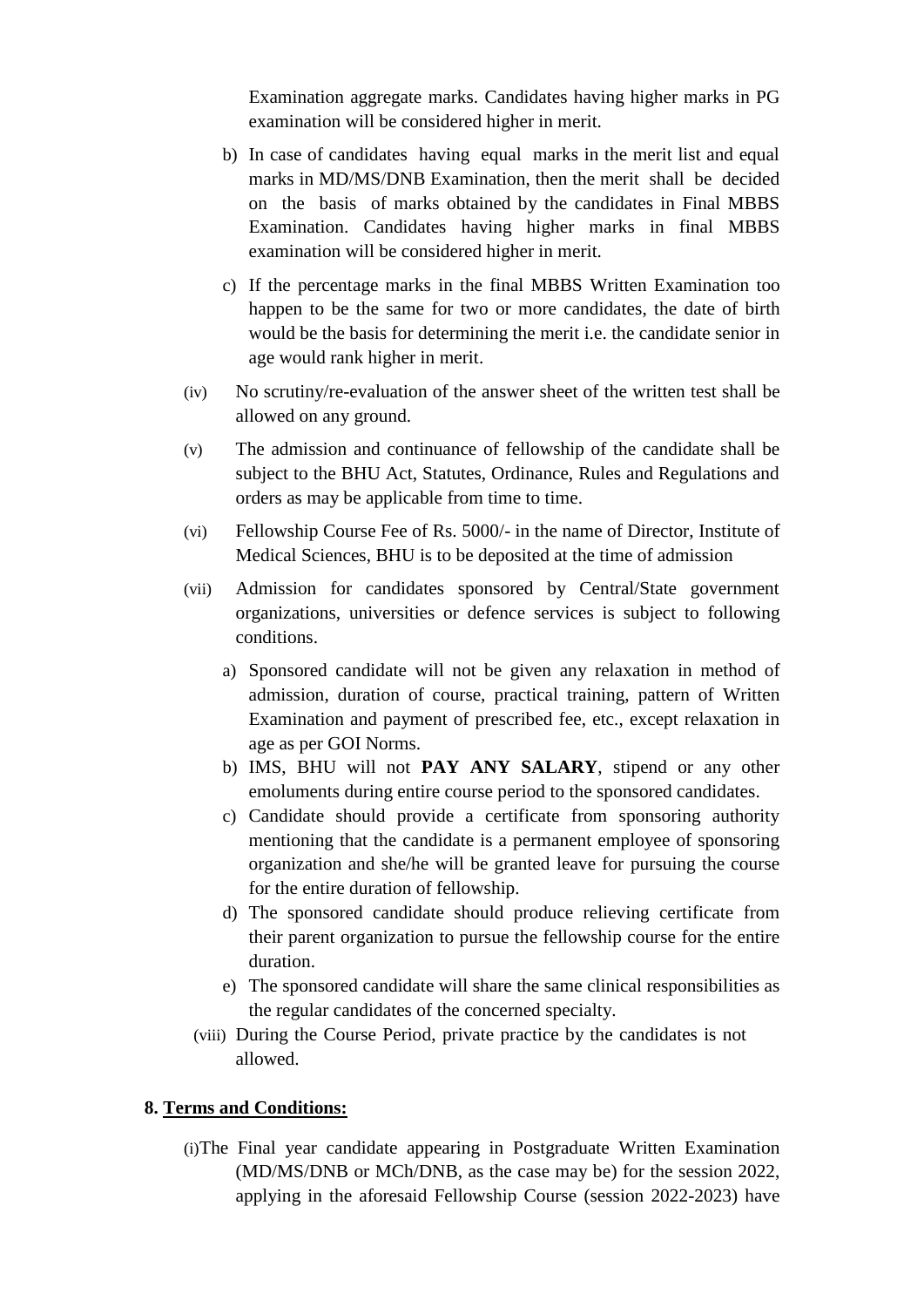to submit final year Marksheet in the Office of the Director, IMS latest by 28.06.2022, failing which their candidature will not be considered for preparation of Merit List.

- (ii) The result will be finalized on the basis of Written Test and submission of Mark sheet of Postgraduate Examination (MD/MS/DNB) in the specialty concerned.
- (iii) The number of seats in fellowship courses is provisional and may vary. Institute reserves the right to change the number of seats as and whenever required.
- (iv) Incomplete applications will not be considered, and no correspondence will be entertained in this matter. All particulars in the application form must be entered carefully. All claims made in the application must be supported with documentary proof.
- (v) A candidate can apply for the course of fellowship in one department/ speciality only.
- (vi) The postgraduate degree (MD/MS/DNB) / MCh/DNB must be from a recognized (NMC/MCI) institution. Candidates must provide passing certificate / degree on the day of counselling.
- (vii) Candidate applying for these courses should attach self-attested Photocopies of certificates/documents in support of educational qualification(s), experience, age/date of birth certificate, NMC/MCI registration certificate, and NOC from the present employer (if employed) at the time of submission of application form. At the time of document verification/counselling, these candidates will also be required to produce all Original Documents, failing which their candidature for further admission process will be cancelled.
- (viii) If ineligibility of a candidate is detected at any stage, candidature/admission of the candidate will be cancelled without any correspondence/ notice.
- (ix) No TA/DA will be payable to the candidates for appearing in the written test/counselling and document verification.
- (x) No Hostel accommodation will be provided due to paucity of rooms in the hostels.
- (xi) Private practice in any form during the tenure of fellowship is prohibited. The period of residency is strictly full time and continuous.
- (xii) The qualified candidates will be required to deposit their original MD/MS /DNB/M.Ch. degree in the Office of the Director, (Academic Section) IMS, BHU at the time of admission, along with a bond of Rupees two lacs, mentioning that the original certificate will be returned to the candidate only after completion of the course. However, if a candidate abandons the course midway (before completion) he / she will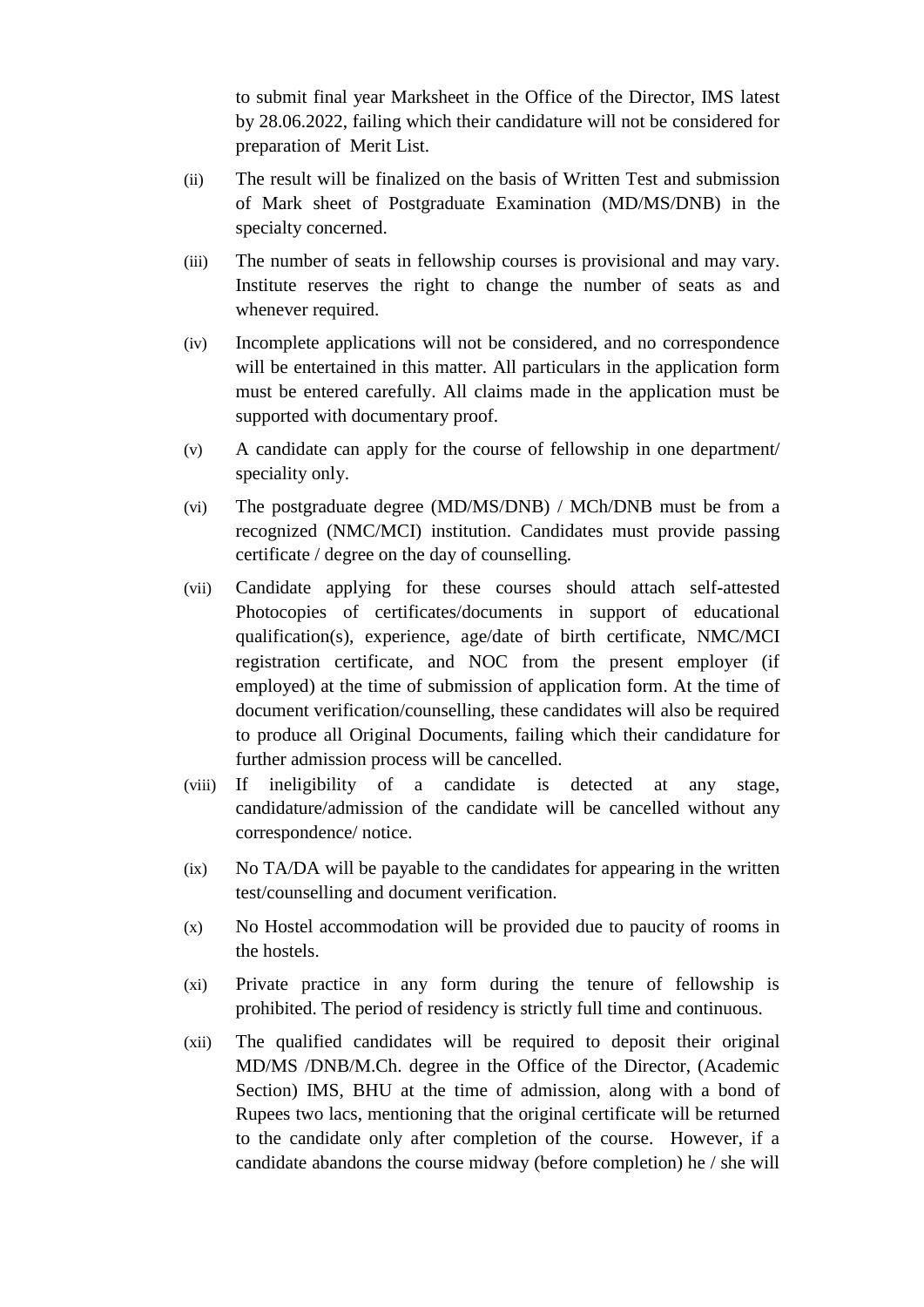have to deposit the **bond money of Rs.2, 00,000/- (Rupees two lacs)** before getting the Original Certificate back.

- (xiii) No candidate will be allowed to avail any kind of leave for the purpose of study or training outside during the tenure of fellowship; otherwise his/ her admission will be cancelled.
- (xiv) The rules are subject to change in accordance with the decision of the Institute to be taken from time to time.
- (xv) In case of any inadvertent error in the process of selection which may be detected at any stage even after the issue of admission letter, the University reserves the right to modify/withdraw/cancel any communication made to the candidate.
- (xvi) In case of any dispute/ambiguity that may occur in the process of selection, the decision of the University shall be final and binding.
- (xvii) Dispute, if any, in regard to any matter referred here in shall be subject to the jurisdiction of **Varanasi** only.

(xviii) For any kind of enquiry regarding the entrance Written Examination, please contact the office of Dean, Institute of Medical Sciences, Banaras Hindu University, Varanasi-221005.

> **Sd/- DEAN, FACULTY OF MEDICINE, IMS, BHU**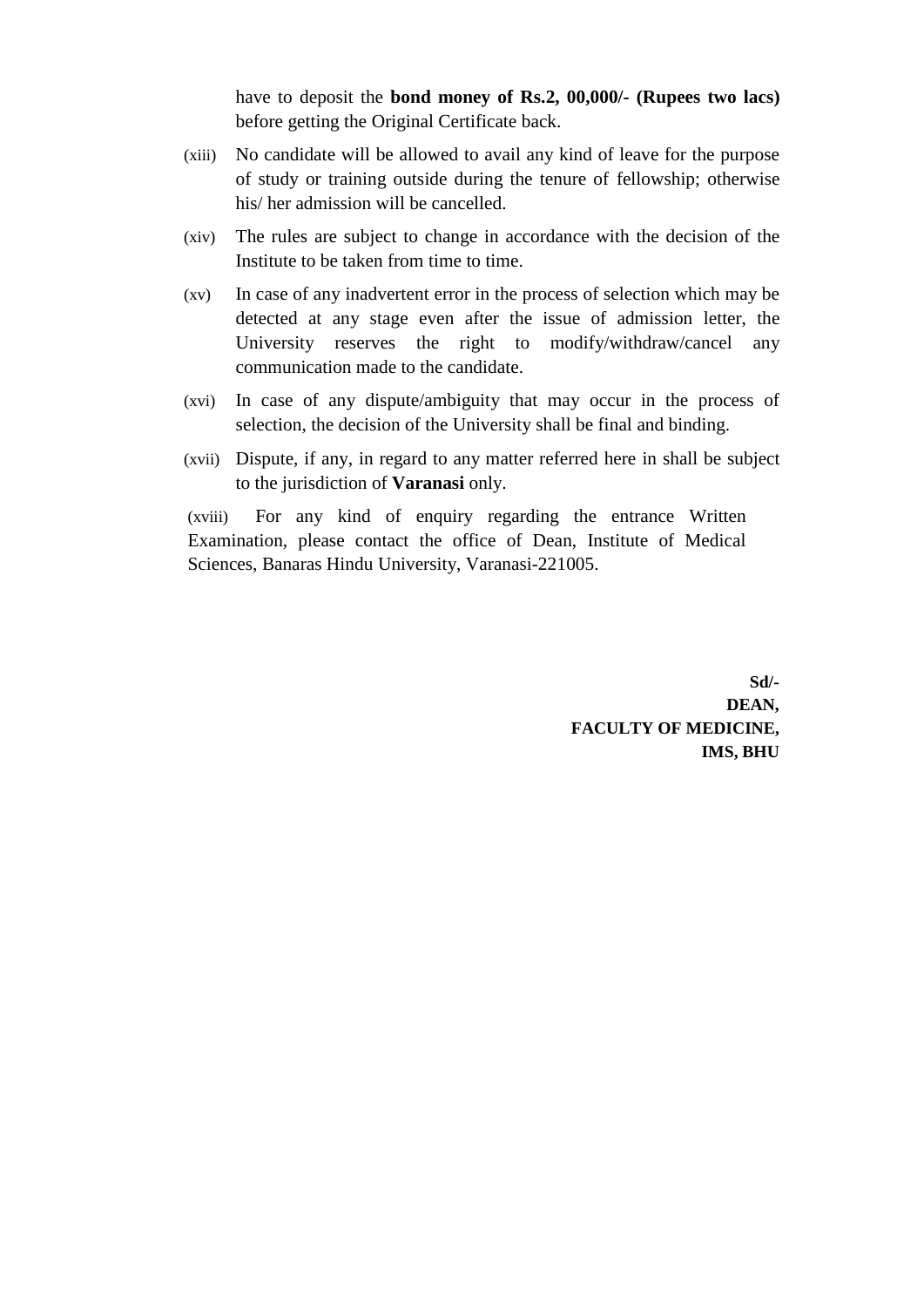

# **BANARAS HINDU UNIVERSITY**

**INSTITUTE OF MEDICAL SCIENCES** काशी हिन्दू विश्वविद्यालय

चिकित्सा विज्ञान संस्थान

Varanasi-221 005 (India)

वाराणसी-221 005 (भारत)

Website:

www.bhu.ac.in/ims

www.bhu.ac.in.https://new.bhu.ac.in/

#### APPLICATION FORM FOR SENIOR RESIDENCY-LINKED FELLOWSHIP

| <b>Application Fee/ Details of Demand Draft</b> |           |                  |              |        |  |  |  |
|-------------------------------------------------|-----------|------------------|--------------|--------|--|--|--|
| Demand Draft in Favor of                        | Demand    | Date of issue of | Name of Bank | Amount |  |  |  |
|                                                 | Draft No. | Demand draft     |              |        |  |  |  |
| Director, Institute of                          |           |                  |              |        |  |  |  |
| Medical Sciences, BHU                           |           |                  |              |        |  |  |  |

|                                           | Advertisement No. |
|-------------------------------------------|-------------------|
| Choice of specialty विशय का कमवार विकल्प: |                   |
|                                           | विज्ञापन संः      |
|                                           |                   |
|                                           |                   |
|                                           |                   |
| 5.                                        |                   |
|                                           |                   |

| 1 Full Name                               |                                      |
|-------------------------------------------|--------------------------------------|
| (in Block Letters)                        | Affix Passport<br>size<br>Photograph |
| पूरा नाम हिन्दी मे                        | पासपोर्ट                             |
| (उपनाम सहित, साफ अक्षरों में) ___________ | आकार का<br>फोटो                      |
| 2 Fathers's/Husband's                     | चिपकायें                             |
| Name                                      |                                      |
| पिता / पति का नाम                         |                                      |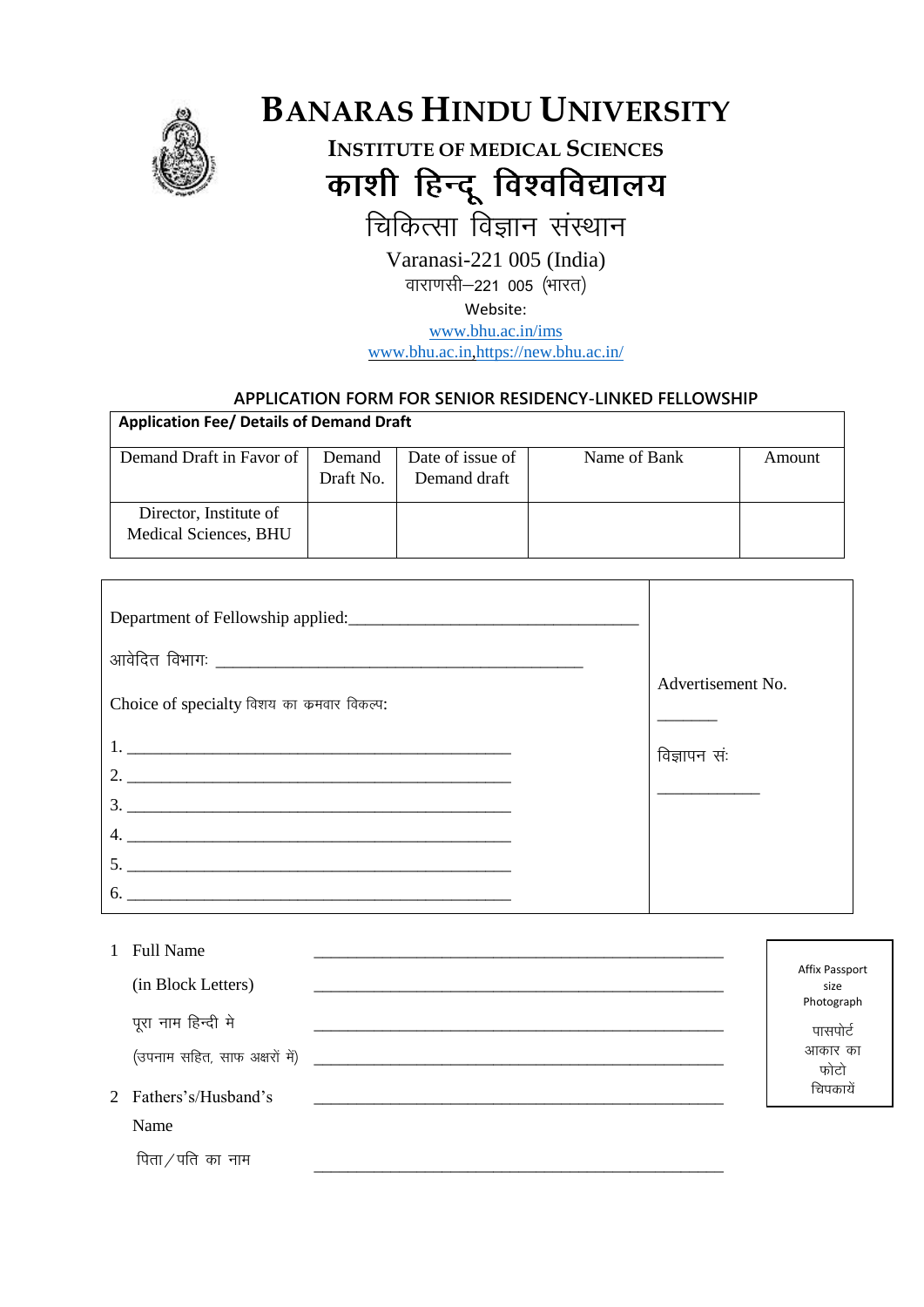| 3 (a) Address for Correspondence पत्राचार के लिए पता (b) Permanent Address स्थायी पता<br><u> 1989 - Johann John Stoff, deutscher Stoff und der Stoff und der Stoff und der Stoff und der Stoff und der Stoff</u> | the contract of the contract of the contract of the contract of the contract of the contract of the contract of |
|------------------------------------------------------------------------------------------------------------------------------------------------------------------------------------------------------------------|-----------------------------------------------------------------------------------------------------------------|
| 4 Date of Birth & Place जन्म तिथि एवं जन्म–स्थान                                                                                                                                                                 | 5. Gender: Male/Female लिंग: पुरुष / महिला                                                                      |
| Age on the last date of this application                                                                                                                                                                         | 6. Marital Status: Married/Unmarried                                                                            |
| इस आवेदन पत्र की अन्तिम तिथि को आयू                                                                                                                                                                              | वैवाहिक स्थिति : विवाहित /अविवाहित                                                                              |
|                                                                                                                                                                                                                  |                                                                                                                 |
|                                                                                                                                                                                                                  | 7.                                                                                                              |
|                                                                                                                                                                                                                  | राष्ट्रीयता                                                                                                     |

8. Academic Qualification (Commencing with the High School or an equivalent examination. .<br>भौक्षणिक योग्यता (हाईस्कूल अथवा समकक्ष परीक्षा से प्रारम्भ करें )

| Examination<br>/ Degree<br>परीक्षा / उपाधि | Subject/<br>Specialization<br>विषय ⁄<br>वि"ोषज्ञता | Year of<br>Entry<br>प्रवे"ा वर्श | Year of<br>Exit<br>पूर्णता वर्श | Division<br>श्रेणी | %Marks/<br>Grade<br>अंक / ग्रेड | No. of<br>Attempts<br>प्रयास<br>संख्या | University/<br>College/<br>Board<br>विश्वविद्यालय $\angle$<br>कालेज $/$ बोर्ड | Distinctions/<br>Scholarship<br>विशिष्टता $\angle$<br>छात्रवृत्ति |
|--------------------------------------------|----------------------------------------------------|----------------------------------|---------------------------------|--------------------|---------------------------------|----------------------------------------|-------------------------------------------------------------------------------|-------------------------------------------------------------------|
|                                            |                                                    |                                  |                                 |                    |                                 |                                        |                                                                               |                                                                   |
|                                            |                                                    |                                  |                                 |                    |                                 |                                        |                                                                               |                                                                   |
|                                            |                                                    |                                  |                                 |                    |                                 |                                        |                                                                               |                                                                   |
|                                            |                                                    |                                  |                                 |                    |                                 |                                        |                                                                               |                                                                   |
|                                            |                                                    |                                  |                                 |                    |                                 |                                        |                                                                               |                                                                   |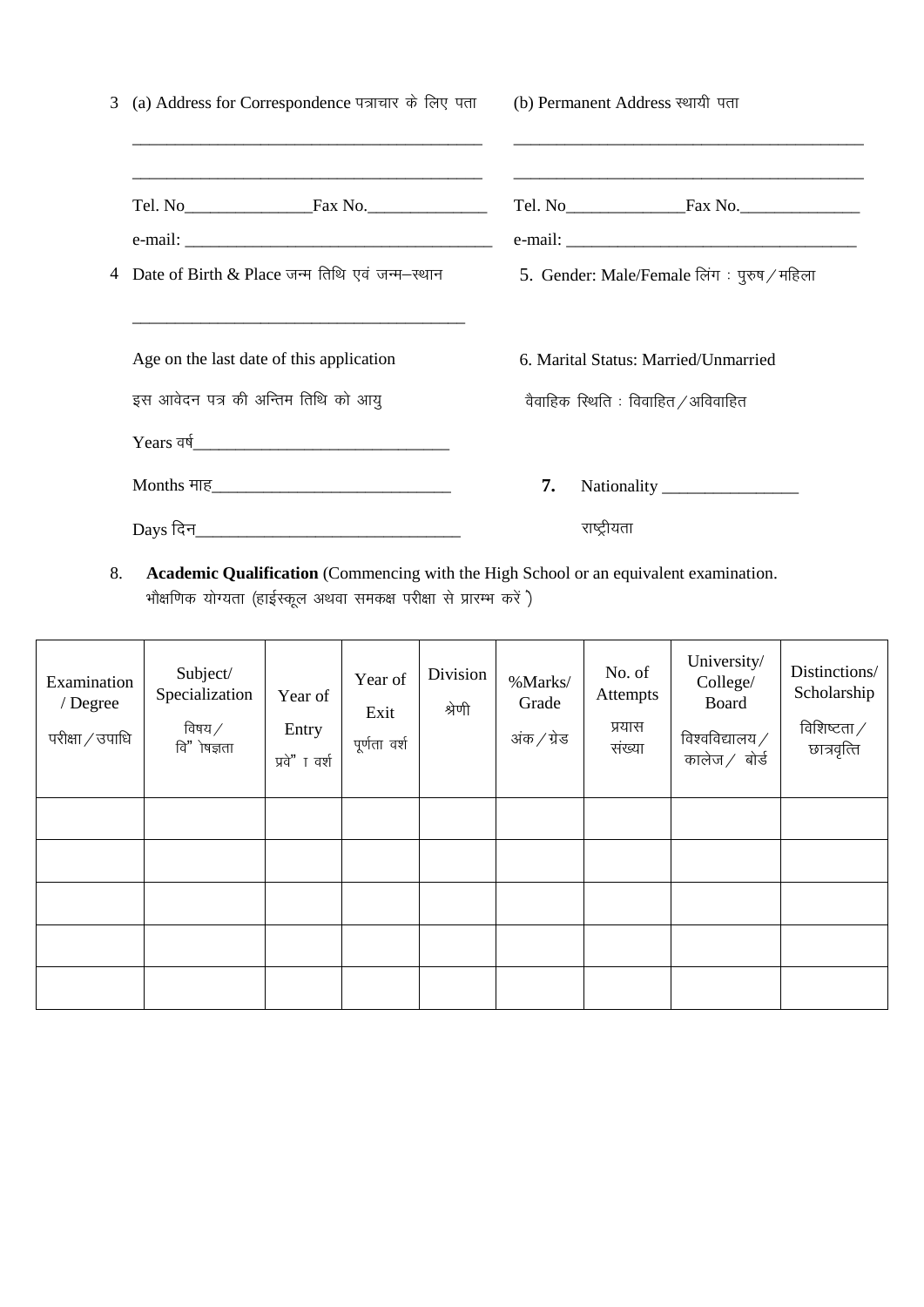9. **Teaching/Professional/Research Employment** (Give particulars in descending order starting with the present post)

(अध्यापन / व्यावसायिक / अनुसंधान नियोजन (वर्तमान पद से प्रारम्भ करके अवरोही क्रम में विवरण दें)

| <b>Employer</b> | *Status of<br>Institute/<br><b>University</b> | Post Held | **Pay<br><b>Scale</b> | <b>Basic</b><br>Pay | <b>Period of Employment</b><br>नियोजन की अवधि |               | Nature of<br><b>Duties/Work</b> |
|-----------------|-----------------------------------------------|-----------|-----------------------|---------------------|-----------------------------------------------|---------------|---------------------------------|
| नियोक्ता        | संस्था की<br>स्थिति                           | पद        | वेतनमान               | वेतन<br>मूल         | <b>From</b> /से                               | <b>To</b> /तक | कार्य के स्वरुप                 |
|                 |                                               |           |                       |                     |                                               |               |                                 |
|                 |                                               |           |                       |                     |                                               |               |                                 |

\* Govt./Quasi Govt./Autonomous/Private.सरकारी / अर्धसरकारी / स्वायत्त" ॥सी / निजी।

\*\*Mention whether revised or unrevised, if relevant.कृपया संशोधित अथवा असंशोधित वेतनमान का उल्लेख करें।

10. (a) Has there been any break in your academic career? If yes, give details with reason.

(अ) क्या कभी आपको विद्योपार्जन का क्रम भंग हुआ? यदि हाँ, कारण सहित विवरण दें।

(b) Have you been punished during your studies at college/University? If so, give details.

(ब) क्या कभी आपको विद्योपार्जन के दौरान वि" वविद्यालय / कालेज द्वारा दण्ड दिया गया? यदि हाँ, विवरण दें ।

(c) Have you been punished during your services or convicted by a court of law? If so, give details.

(स) क्या कभी नौकरी के दौरान या किसी न्यायालय द्वारा आपको दोषी प्रमाणित किया गया? यदि हाँ, विवरण दे ।

(d) Were you at any time declared medically unfit or asked to submit your resignation or discharged or dismissed? If yes, give details in a separate sheet.

(द) क्या कभी आप स्वास्थ्य परीक्षा में अयोग्य घोषित हूये, आपसे त्यागपत्र देने के लिये कहा गया, आपको किसी नौकरी से पदमुक्त या बर्खास्त किया गया ? यदि हाँ, पृथक पृष्ठ पर विवरण दें।

(e) Do you have any court cases pending as one of the parties? If yes, give details.

(ध) क्या आपके विरुद्व कोई न्यायिक मामला विचाराधीन है यदि हाँ, विवरण दें।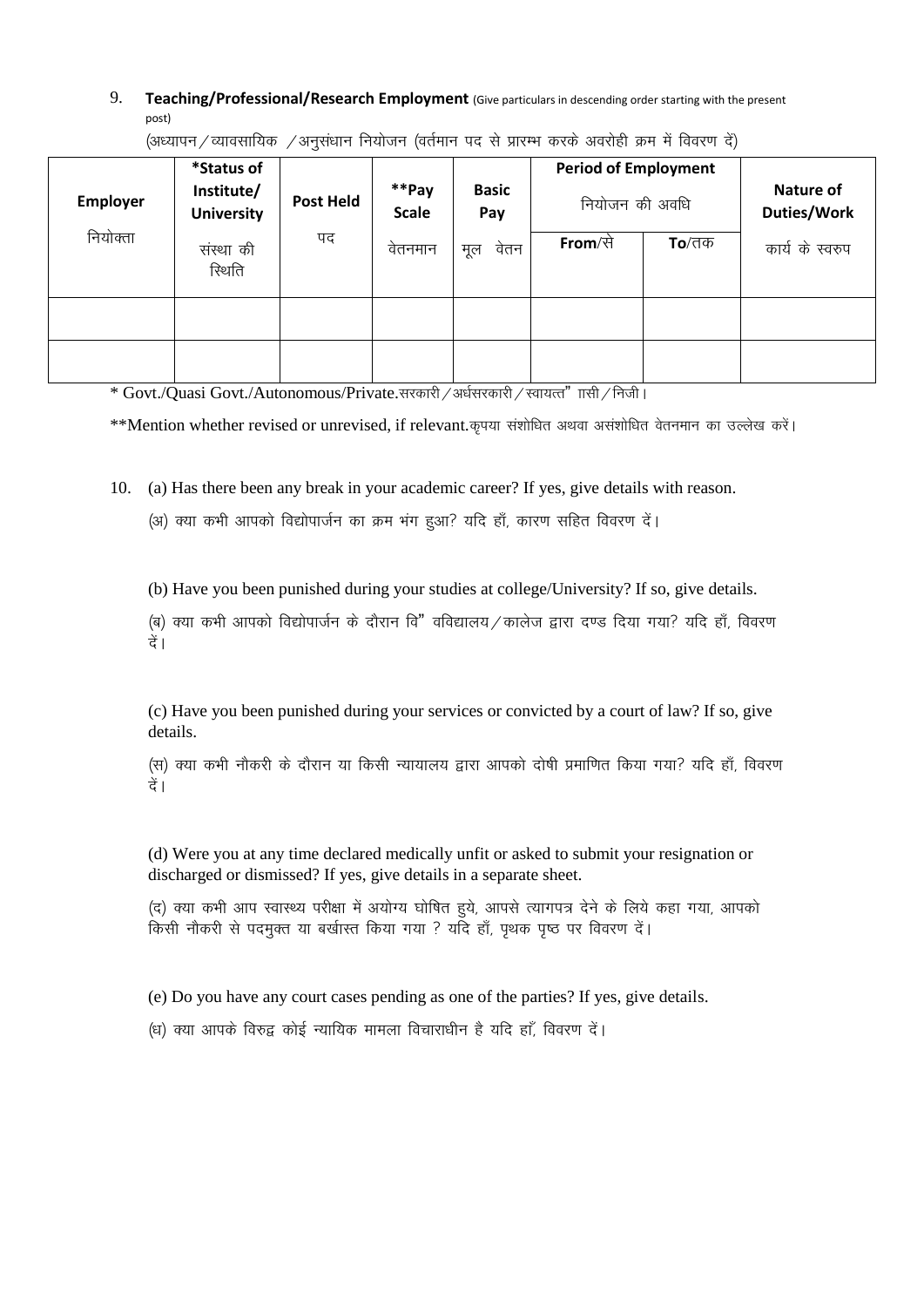11. Give names, designations and addresses of two referees: (Phone/Fax No./e-mail, if any, of references (not related to you) with or under whom you have worked, or who have intimate knowledge of your work.

दो सन्दर्भ व्यक्तियों का नाम, उनके डाक पते (फोन, फैक्स न. यदि है) के साथ। सन्दर्भ वह व्यक्ति हो जिसके साथ या जिसके अधीन अभ्यर्थी ने कार्य किया हो या वह अभ्यर्थी के काम से पूर्णतया अवगत हो।

i

| . . |
|-----|

Place:

- 12. List of Enclosures/ संलग्न प्रलेखों की सूची
	- (a) Copies of Mark-sheets & Certificates of educational qualifications etc. अंक–पत्रों, भौक्षणिक प्रमाण–पत्रों की छायाप्रतियाँ
	- (b) Copies of certificates of experience. अनुभव प्रमाण पत्रों की छायाप्रतियाँ
	- (c) Copies of other relevant certificates & documents. अन्य सम्बन्धित प्रमाण पत्रों की छायाप्रतियाँ
- 13. Declaration to be signed by the candidate:

अभ्यर्थी द्वारा हस्ताक्षरित घोषणा पत्र

I hereby declare that the information furnished by me in the Application Form is correct and nothing has been concealed. In case, any information furnished by me in found to be false at any stage, my candidature/registration/ admission may be cancelled/terminated. I also realize that if any information furnished herein is found to be incorrect, I shall be liable to civil/criminal prosecution and also forgo my claim to the admission/ appointment in the Institute.

मैं एतद्द्वारा यह घोषणा करता / करती हूँ कि इस आवेदन में दी गयी सभी सूचनायें मेरे जानकारी एवं पूर्ण <u>वि" वास के साथ सत्य है। यदि किसी समय यह पाया गया कि मैंने कोई सूचना छिपायी है अथवा असत्य है, </u> तो मेरी नियुक्ति बिना किसी नोटिस अथवा हर्जाने के बर्खास्त कर दी जायेगी।

| स्थान |                                                  |
|-------|--------------------------------------------------|
| Dated | Signature of the Applicant/अभ्यर्थी के हस्ताक्षर |
| दिनाक |                                                  |